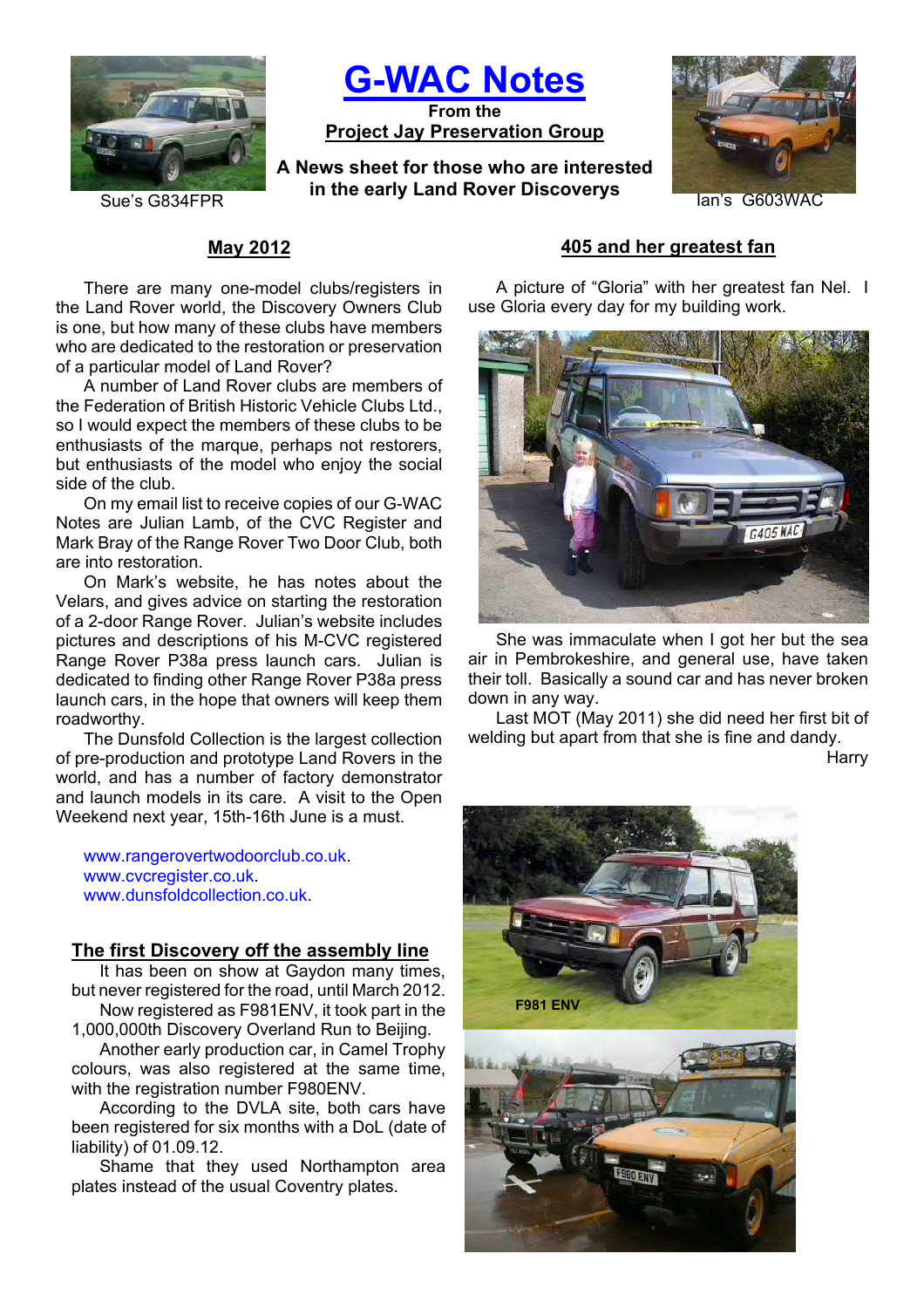## **The M-CVC Range Rovers**

You all know about the G-WAC Discoverys, but do you know about their younger sisters, the M-CVC Range Rovers?

When the P38a Range Rover was launched in August 1994, Land Rover had a batch of approximately

one hundred pre-production and early production vehicles registered. These vehicles were registered in a sequence from M201CVC to M299CVC and used for the international press launch at Cliveden House.

A new group and website has been formed by Julian Lamb (a qualified Industrial Archaeologist and hands-on Range Rover restorer) to promote interest in the preservation of surviving prototype and press launch P38a Range Rovers. His interest in Range Rovers dates back to the 1980s and his first 'historic' example was a Velar prototype, which he owned for two years in the mid 1990s. This was soon followed by another very early 1970 Range Rover, ELA830J chassis number 48, which he fully restored and still owns. More recent projects have included a CSK and the restoration of a prototype 1992 200 Tdi.

Towards the end of 2009 Julian started to think about his next Range Rover project and decided to look for something different; and thought an original 1994 press launch P38a Range Rover would be an interesting challenge. He was surprised to find that nobody else at that time appeared to be preserving or restoring these press launch vehicles.

Julian began searching for a press launch P38a to preserve, and in January 2010 found M270CVC, an Epsom Green 4.6 HSE. He commenced M270CVC's conservation and refurbishment and also embarked on a parallel project to create a register of all the other surviving press launch P38a Range Rovers. More recently he has added another press car project to his collection: it is M208CVC, a prototype 2.5 DSE model that was built on a dummy production line in the Spring of 1994.

Over the last two years Julian and his fellow CVC enthusiasts have found fourteen CVC press launch cars and contacted the owners/sellers to raise awareness of these historically important vehicles: some are interested, others not-so. Research now suggests that up to twenty of the original 100 CVC registered press launch cars could still exist, either on the road, hidden under a private plate or on SORN.

There is now a growing number of Range Rover enthusiasts who now share an interest in the P38a Range Rover's development and press launch cars; they believe they are one of Land Rover's most iconic vehicles: It was Land Rover's last all-Rover-designed







vehicle and only in production for eight years. It combined traditional Land Rover DNA, such as a separate chassis and beam axles, with the very latest cutting-edge technology available in the early 90's.

G-WAC and CVC enthusiasts have much in common and it would be great to share our interests in these prototype and press launch Land Rovers. Perhaps a joint show display for press launch and prototype, perhaps at the Dunsfold Open day next year, or a pub meet from time to time?

Drop a line to Julian at the CVC Register; he would be delighted to hear from you. www.cvcregister.co.uk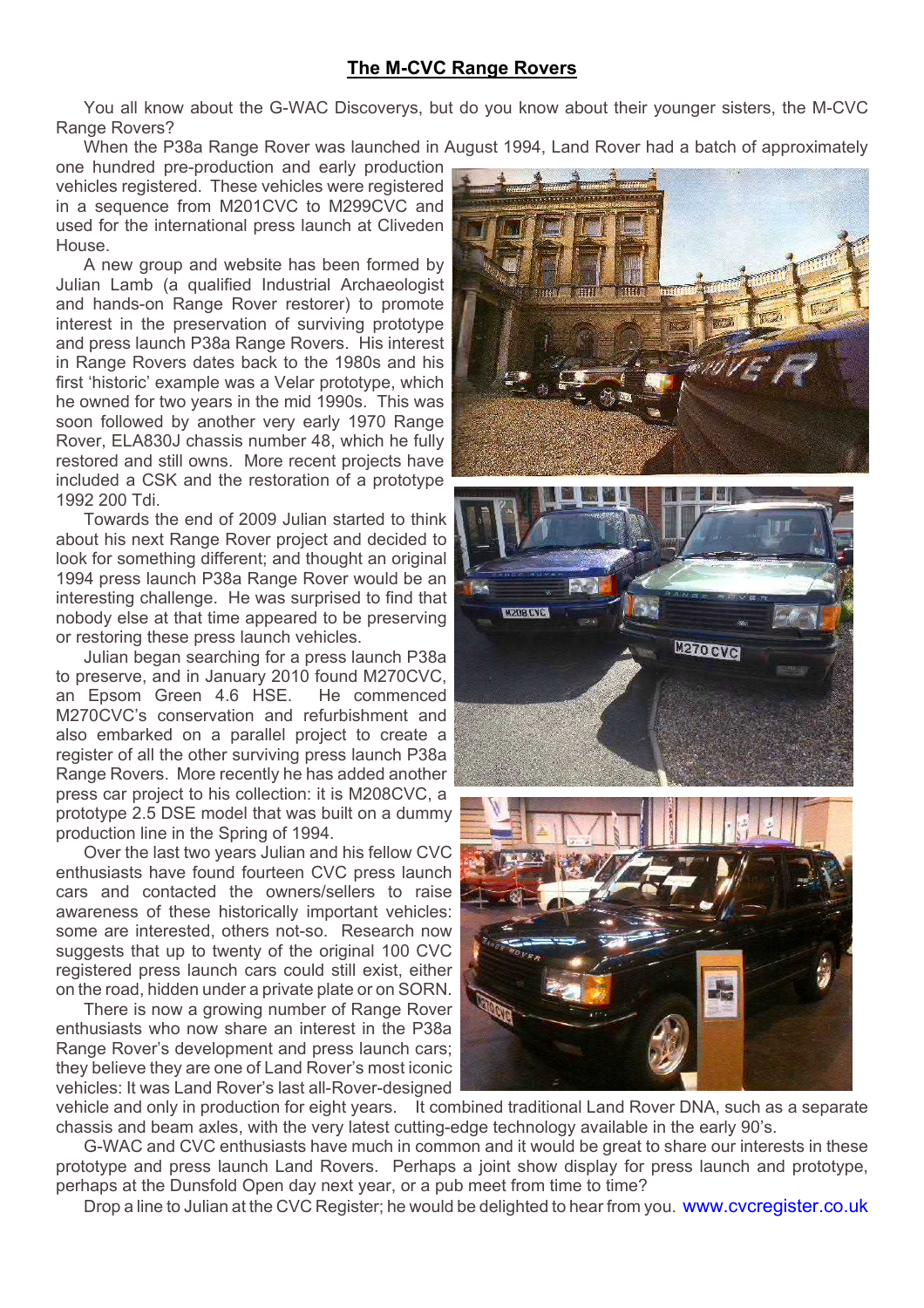#### **Current known owners of launch cars. @ May 2012**

G457WAC Mark Wheatley G459WAC. (Amphibian) Land Rover<br>
G461WAC G461WAC COMPUTE: UNIT G461WAC John Boucher<br>G463WAC Jan Rawlings G465WAC & G526WAC <br>G469WAC & G524WAC CONFIDENTIAL Lee Barnett G469WAC & G524WAC G470WAC Frank Elson G478WAC Meghan Timmins G480WAC, G482WAC & G486WAC David Ashburner G488WAC Clive Richfield G490WAC Rob Ivins G510WAC Nick Prior G511WAC Colin Crossley G534WAC Nicholas Webb

Ian Rawlings

There were 86 cars registered on 01.10.89 from G451WAC to G537WAC, with the exception of G500WAC.

#### **Other known launch cars on DVLA site**

G466WAC, G477WAC, G494WAC, and G525WAC

#### **Other pre-production, G-WACs and early cars**

| <b>B62 COH &amp; C60 JKG</b>      | Philip Bashall (The Dunsfold Collection) |
|-----------------------------------|------------------------------------------|
| C742HUH                           | <b>Charles Whitaker</b>                  |
| G226EAC                           | Discovery Owners Club                    |
| G513DHP                           | Project Jay Preservation Group           |
| G279WAC                           | Neal                                     |
| G302WAC                           | Sandy Andrews                            |
| G308WAC                           | Robin Gray                               |
| G310WAC                           | Mark Simpson                             |
| G311WAC                           | Ivor Ramsden                             |
| G316WAC                           | David Cox                                |
| G401WAC                           | Owner not known                          |
| G405WAC                           | Harry Harrison                           |
| G406WAC                           | Keith Britton                            |
| G410WAC                           | Robin Jeffery                            |
| G563WAC                           | David Spirrett                           |
| G601WAC                           | <b>Richard Haynes</b>                    |
| G602WAC                           | Owner not known                          |
| G603WAC                           | lan Redfern                              |
| G610WAC                           | John Stuart-Gay                          |
| G635WAC                           | Alec Gatherer                            |
|                                   |                                          |
| G28 RMW                           | Glyn Jones                               |
| G41 VHA                           | Simon Tinkler                            |
| G67 RYJ                           | Foley S V Ltd.                           |
| G101GEL                           | Tim Evans                                |
| G324CBG                           | Robin Jeffery                            |
| G442AJM                           | Scott Seacombe                           |
| G5530WD                           | J Herod                                  |
| G656RYB                           | Graham Welch                             |
| G711YRY                           | <b>Peter Hares</b>                       |
| G757SGX                           | Paul Bishop                              |
| G767NRH                           | David Ashburner                          |
| G834FPR                           | Sue Virgin                               |
| G892VPM                           | M E Hall                                 |
| G942UTT                           | Keith Taylor                             |
| G987LKU                           | <b>Andy Greer</b>                        |
| H776POJ                           | Duncan Campbell                          |
| H871EWK                           | Mark Hardwick                            |
| J140OAC Ambulance                 | Neil Witt                                |
| J463HVK Ambulance                 | William Wallace                          |
| 3656 TW 24                        | Keith S L Daffern (France)               |
| AZ-829-TJ                         | Raymond Bechetoille (France)             |
| Camel. Awaiting export to the USA | Robert Blanchard (USA)                   |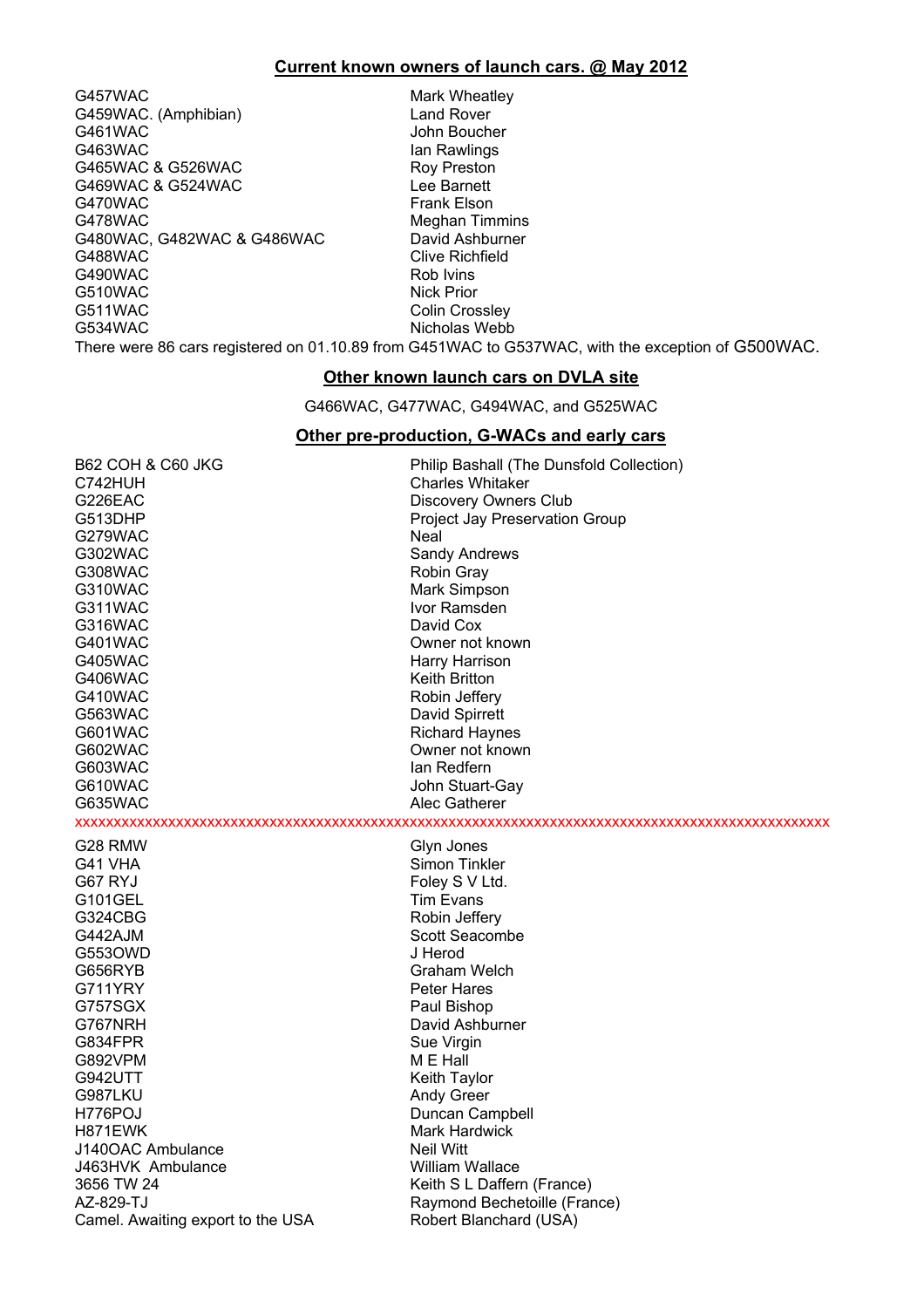#### **Discovery II - Project Tempest**

The D2 had its public preview at Land Rover's North American HQ on 30th April 1998, which coincided with Land Rover's 50th anniversary, and was officially launched at the Paris Motor Show on 29th September 1998.

 Part of my own collection is S210KHP, a 1998 D2, registered in August 1998 and used on the press launch in Scotland.



S221KHP a similar vehicle to my own D2, also used in the 1998 press launch.



On sale from 21st November 1998 in the UK, and in the New Year for elsewhere.

A press advert shows a D2 in Kinversand Gold, a



new colour for the new Discovery II. Whilst it looks very similar to the Discovery that it supersedes, the only part that both vehicles share, is the tailgate.

**News of 534**

At last here are some pictures of 534, having been exhumed from two years hibernation and all back together.

As always it looks better in pictures than in real life; numerous paint flaws, scratches, ripples and dents, most of which are too small to show up.



Having said that, "It is all there" including TWO perfect rear tailgate door pockets and all the other



early parts that it should have, like the correct early style spare wheel cover.

It has a brand new steering wheel and it has lovely fake wood trim around the dashboard switches and radio; I think they 'up-spec'd' mine as it has rear window blinds on all the rear windows.

It is going to Paul Atkinson's soon for a few mechanical jobs; get the electric windows working properly and (hopefully!) its first MOT for three years!

Nic

#### **Paint colour for seat frames**

Does anyone know of a spray can the correct colour?

I seem to recall that someone found a Rover car colour at Halfords that was a very good match. Roy

Graham